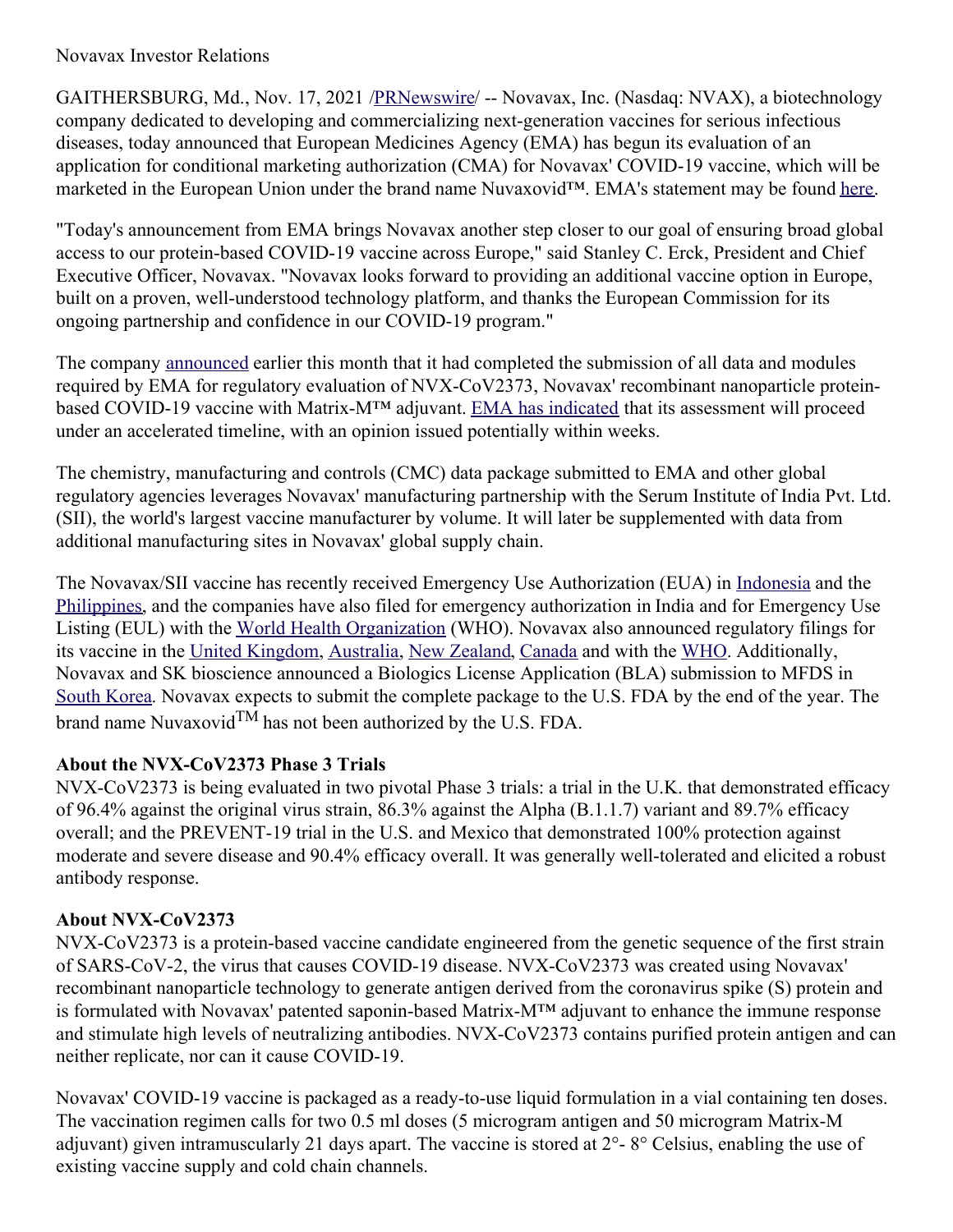# **About Matrix-M™ Adjuvant**

Novavax' patented saponin-based Matrix-M™ adjuvant has demonstrated a potent and well-tolerated effect by stimulating the entry of antigen-presenting cells into the injection site and enhancing antigen presentation in local lymph nodes, boosting immune response.

### **About Novavax**

Novavax, Inc. (Nasdaq: NVAX) is a biotechnology company that promotes improved health globally through the discovery, development and commercialization of innovative vaccines to prevent serious infectious diseases. The company's proprietary recombinant technology platform combines the power and speed of genetic engineering to efficiently produce highly immunogenic nanoparticles designed to address urgent global health needs. Novavax is conducting late-stage clinical trials for NVX-CoV2373, its vaccine candidate against SARS-CoV-2, the virus that causes COVID-19. NanoFlu™, its quadrivalent influenza nanoparticle vaccine, met all primary objectives in its pivotal Phase 3 clinical trial in older adults. Both vaccine candidates incorporate Novavax' proprietary saponin-based Matrix-M™ adjuvant to enhance the immune response and stimulate high levels of neutralizing antibodies.

For more information, visit [www.novavax.com](https://c212.net/c/link/?t=0&l=en&o=3362763-1&h=102015265&u=http%3A%2F%2Fwww.novavax.com%2F&a=www.novavax.com) and connect with on [Twitter](https://c212.net/c/link/?t=0&l=en&o=3362763-1&h=75199927&u=https%3A%2F%2Fc212.net%2Fc%2Flink%2F%3Ft%3D0%26l%3Den%26o%3D3348079-1%26h%3D3640852501%26u%3Dhttps%253A%252F%252Fc212.net%252Fc%252Flink%252F%253Ft%253D0%2526l%253Den%2526o%253D3260461-1%2526h%253D1316526774%2526u%253Dhttps%25253A%25252F%25252Fc212.net%25252Fc%25252Flink%25252F%25253Ft%25253D0%252526l%25253Den%252526o%25253D3158017-1%252526h%25253D500821283%252526u%25253Dhttps%2525253A%2525252F%2525252Ftwitter.com%2525252FNovavax%252526a%25253DTwitter%2526a%253DTwitter%26a%3DTwitter&a=Twitter) and [LinkedIn](https://c212.net/c/link/?t=0&l=en&o=3362763-1&h=3394137247&u=https%3A%2F%2Fc212.net%2Fc%2Flink%2F%3Ft%3D0%26l%3Den%26o%3D3348079-1%26h%3D2701640386%26u%3Dhttps%253A%252F%252Fc212.net%252Fc%252Flink%252F%253Ft%253D0%2526l%253Den%2526o%253D3260461-1%2526h%253D1508558197%2526u%253Dhttps%25253A%25252F%25252Fc212.net%25252Fc%25252Flink%25252F%25253Ft%25253D0%252526l%25253Den%252526o%25253D3158017-1%252526h%25253D3702938248%252526u%25253Dhttps%2525253A%2525252F%2525252Fwww.linkedin.com%2525252Fcompany%2525252Fnovavax%2525252F%252526a%25253DLinkedIn%2526a%253DLinkedIn%26a%3DLinkedIn&a=LinkedIn).

## **Forward-Looking Statements**

Statements herein relating to the future of Novavax, including Novavax' plans to supplement its CMC data package submitted to EMA with data from additional manufacturing sites in Novavax' global supply chain, are forward-looking statements. Novavax cautions that these forward-looking statements are subject to numerous risks and uncertainties that could cause actual results to differ materially from those expressed or implied by such statements. These risks and uncertainties include challenges satisfying, alone or together with partners, various safety, efficacy, and product characterization requirements, including those related to process qualification and assay validation, necessary to satisfy applicable regulatory authorities; resource constraints, including human capital and manufacturing capacity, on the ability of Novavax to pursue planned regulatory pathways; and those other risk factors identified in the "Risk Factors" and "Management's Discussion and Analysis of Financial Condition and Results of Operations" sections of Novavax' Annual Report on Form 10-K for the year ended December 31, 2020 and subsequent Quarterly Reports on Form 10- Q, as filed with the Securities and Exchange Commission (SEC). We caution investors not to place considerable reliance on forward-looking statements contained in this statement. You are encouraged to read our filings with the SEC, available at [www.sec.gov](https://c212.net/c/link/?t=0&l=en&o=3362763-1&h=2069609564&u=https%3A%2F%2Fc212.net%2Fc%2Flink%2F%3Ft%3D0%26l%3Den%26o%3D3348079-1%26h%3D2112259080%26u%3Dhttp%253A%252F%252Fwww.sec.gov%252F%26a%3Dwww.sec.gov&a=www.sec.gov) and [www.novavax.com](https://c212.net/c/link/?t=0&l=en&o=3362763-1&h=3385442126&u=https%3A%2F%2Fc212.net%2Fc%2Flink%2F%3Ft%3D0%26l%3Den%26o%3D3348079-1%26h%3D2027739288%26u%3Dhttp%253A%252F%252Fwww.novavax.com%252F%26a%3Dwww.novavax.com&a=www.novavax.com), for a discussion of these and other risks and uncertainties. The forward-looking statements in this statement speak only as of the date of this document, and we undertake no obligation to update or revise any of the statements. Our business is subject to substantial risks and uncertainties, including those referenced above. Investors, potential investors, and others should give careful consideration to these risks and uncertainties.

#### **Contacts:**

Investors Novavax, Inc. Erika Schultz | 240-268-2022 [ir@novavax.com](mailto:ir@novavax.com)

Solebury Trout Alexandra Roy | 617-221-9197 [aroy@soleburytrout.com](mailto:aroy@soleburytrout.com)

Media Alison Chartan | 240-720-7804